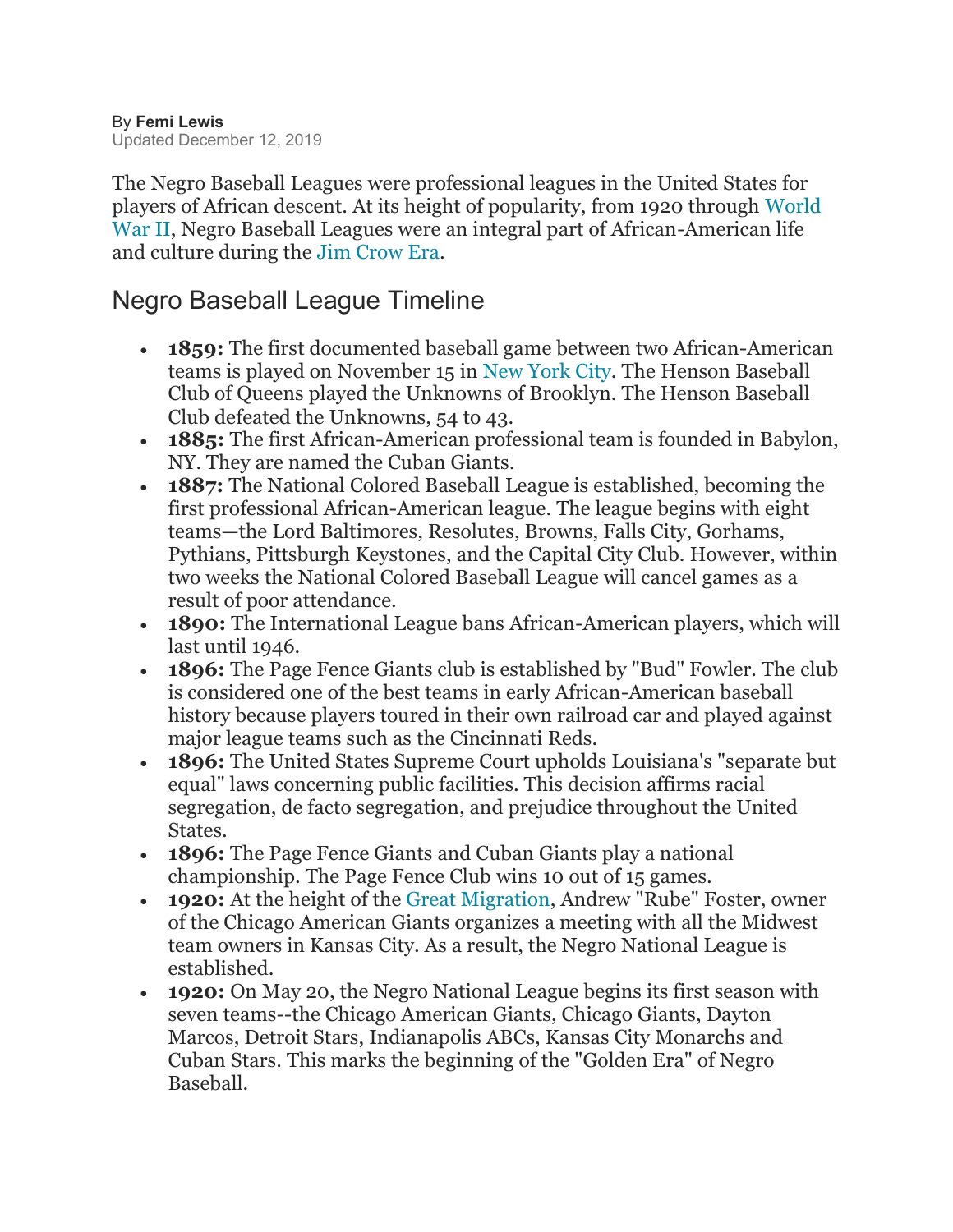- **1920:** The Negro Southern League is established. The league includes cities such as Atlanta, Nashville, Birmingham, Memphis, New Orleans, and Chattanooga.
- **1923:** The Eastern Colored League is established by Ed Bolden, owner of the Hilldale Club, and Nat Strong, owner of the Brooklyn Royal Giants. The Eastern Colored League consists of the following six teams: Brooklyn Royal Giants, Hilldale Club, Bacharach Giants, Lincoln Giants, Baltimore Black Sox, and the Cuban Stars.
- **1924:** The Kansas City Monarchs of the Negro National League and the Hilldale Club of the Eastern Colored League play in the first Negro World Series. The Kansas City Monarchs win the championship five games to four.
- **1927 to 1928:** The Eastern Colored League faces many conflicts between various club owners. In 1927, New York's Lincoln Giants left the league. Although the Lincoln Giants returned in the following season, several other teams including the Hilldale Club, Brooklyn Royal Giants, and Harrisburg Giants all left the league. In 1928, the Philadelphia Tigers were brought into the league. Despite several attempts, the League disbands in June of 1928 over player contracts.
- **1928:** The American Negro League is developed and includes the Baltimore Black Sox, Lincoln Giants, Homestead Grays, Hilldale Club, Bacharach Giants, and the Cuban Giants. Many of these teams were members of the Eastern Colored League.
- **1929**: The [stock market crashes,](https://www.thoughtco.com/the-stock-market-crash-of-1929-1779244) placing financial strains on many facets of American life and business, including Negro League baseball as ticket sales slump.
- **1930:** Foster, founder of the Negro National League dies.
- **1930:** The Kansas City Monarchs end their ties with the Negro National League and become an independent team.
- **1931:** The Negro National League disbands after the 1931 season as a result of financial strains.
- **1932:** The Negro Southern League becomes the only major African-American baseball league operating. Once considered less lucrative than other leagues, the Negro Southern League is able to begin the season with five teams including the Chicago American Giants, Cleveland Cubs, Detroit Stars, Indianapolis ABCs, and Louisville White Sox.
- **1933:** Gus Greenlee, a business owner from Pittsburgh forms the new Negro National League. Its first season begins with seven teams.
- **1933:** The inaugural East-West Colored All-Star Game is played at Comiskey Park in Chicago. An estimated 20,000 fans attend and the West wins 11 to 7.
- **1937:** The Negro American League is established, uniting the strongest teams on the West Coast and south. These teams included the Kansas City